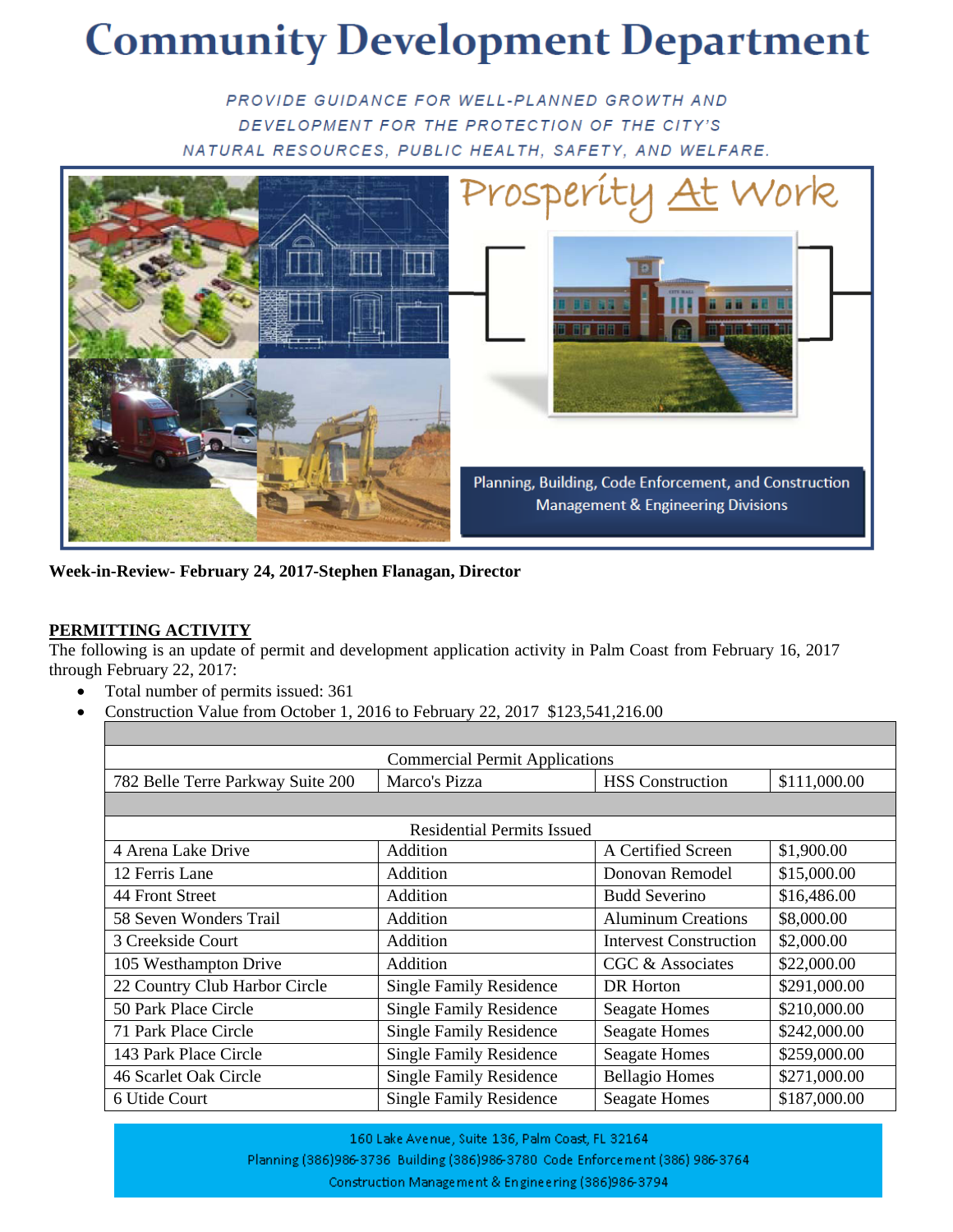| 2 Zammer Court                                                   | <b>Single Family Residence</b> |               | <b>Amaral Homes</b>     | \$272,000.00 |  |  |
|------------------------------------------------------------------|--------------------------------|---------------|-------------------------|--------------|--|--|
| 255 Beachway Drive                                               | <b>Single Family Residence</b> |               | <b>Seagate Homes</b>    | \$319,000.00 |  |  |
| 105 Vireo Drive                                                  | <b>Single Family Residence</b> |               | <b>Dream Finders</b>    | \$281,000.00 |  |  |
| 82 Luther Drive                                                  | <b>Single Family Residence</b> |               | <b>Adams Homes</b>      | \$349,000.00 |  |  |
| 19 New Leatherwood Drive                                         | <b>Single Family Residence</b> |               | <b>Applied Building</b> | \$306,000.00 |  |  |
|                                                                  |                                |               | Development             |              |  |  |
| 14 Eastgate Lane                                                 | <b>Single Family Residence</b> |               | <b>Seagate Homes</b>    | \$293,000.00 |  |  |
| 19 Bickshire Lane                                                | <b>Single Family Residence</b> |               | <b>Seagate Homes</b>    | \$181,000.00 |  |  |
| 64 Prince Eric Lane                                              | <b>Single Family Residence</b> |               | Florida Green           | \$181,000.00 |  |  |
|                                                                  |                                |               | Construction            |              |  |  |
| 30 Prince Anthony Lane                                           | <b>Single Family Residence</b> | Florida Green |                         | \$301,000.00 |  |  |
|                                                                  |                                |               | Construction            |              |  |  |
| 23 Lewisdale Lane                                                | <b>Single Family Residence</b> |               | Maronda Homes           | \$299,000.00 |  |  |
| 1 Slumberland Path                                               | <b>Single Family Residence</b> |               | Maronda Homes           | \$202,000.00 |  |  |
| 24 Selbourne Path                                                | <b>Single Family Residence</b> |               | <b>Adams Homes</b>      | \$271,000.00 |  |  |
| 1 Ramsgate Place                                                 | <b>Single Family Residence</b> |               | <b>Seagate Homes</b>    | \$281,000.00 |  |  |
| 8 Bidding Place                                                  | <b>Single Family Residence</b> |               | <b>Seagate Homes</b>    | \$279,000.00 |  |  |
| 345 Hibiscus Way                                                 | <b>Single Family Residence</b> |               | <b>Bellagio Homes</b>   | \$312,000.00 |  |  |
|                                                                  |                                |               |                         |              |  |  |
| Occupancy Permit                                                 |                                |               |                         |              |  |  |
| 1 Florida Park Drive 109 & 110<br>Unique Facials and Therapeutic |                                |               | Michele Toner           |              |  |  |
|                                                                  | Massage                        |               |                         |              |  |  |
| 4984 Palm Coast Parkway NW                                       | EZ Kitchen Design Inc.         |               | Leonard Wogueira        |              |  |  |
| Unit 4                                                           |                                |               |                         |              |  |  |
| 10 Cypress Point Parkway Unit<br>107                             | Wet and Wild Pools             |               | Wendy Baum              |              |  |  |

## **CONSTRUCTION MANAGEMENT & ENGINEERING**

The following is an update since last week for projects in the City from February 16, 2017 through February 22, 2017

| <b>City Capital Projects Under Construction</b>                  |     |                                                                                                                                                                                                                                                    |  |  |
|------------------------------------------------------------------|-----|----------------------------------------------------------------------------------------------------------------------------------------------------------------------------------------------------------------------------------------------------|--|--|
| Holland Park - Florida Park Drive                                | 91% | Installation of pull strings in empty electrical conduit.                                                                                                                                                                                          |  |  |
| Freda Zamba Pool                                                 | 5%  | February 23, 2017 the tank, pump unit and filter system were<br>delivered and installed by plumbing sub-contractor.                                                                                                                                |  |  |
| <b>Community Center</b>                                          | 5%  | Demolition continues with removal of shingles, sheathing and<br>felt from existing room to remain. Demolished trees being cut<br>up and removed from the property. Room gutted to shell only.<br>Removal of parking wheel stops and curbing begun. |  |  |
| Wastewater Treatment Plant #2<br><b>RCW</b> Disposal Main        | 10% | February 17, 2017 fill was placed around new discharge<br>structure on trail off US 1.                                                                                                                                                             |  |  |
| Southern Wellfield Expansion<br>Phase 2 (Sesame & Equip 5 Wells) | 24% | Well site crew placed concrete for pump piers. February 22,<br>2017 City staff witnessed installation of well points and<br>mandrel pull at Sea Trail. All five pump pedestals were<br>formed and concrete placed.                                 |  |  |